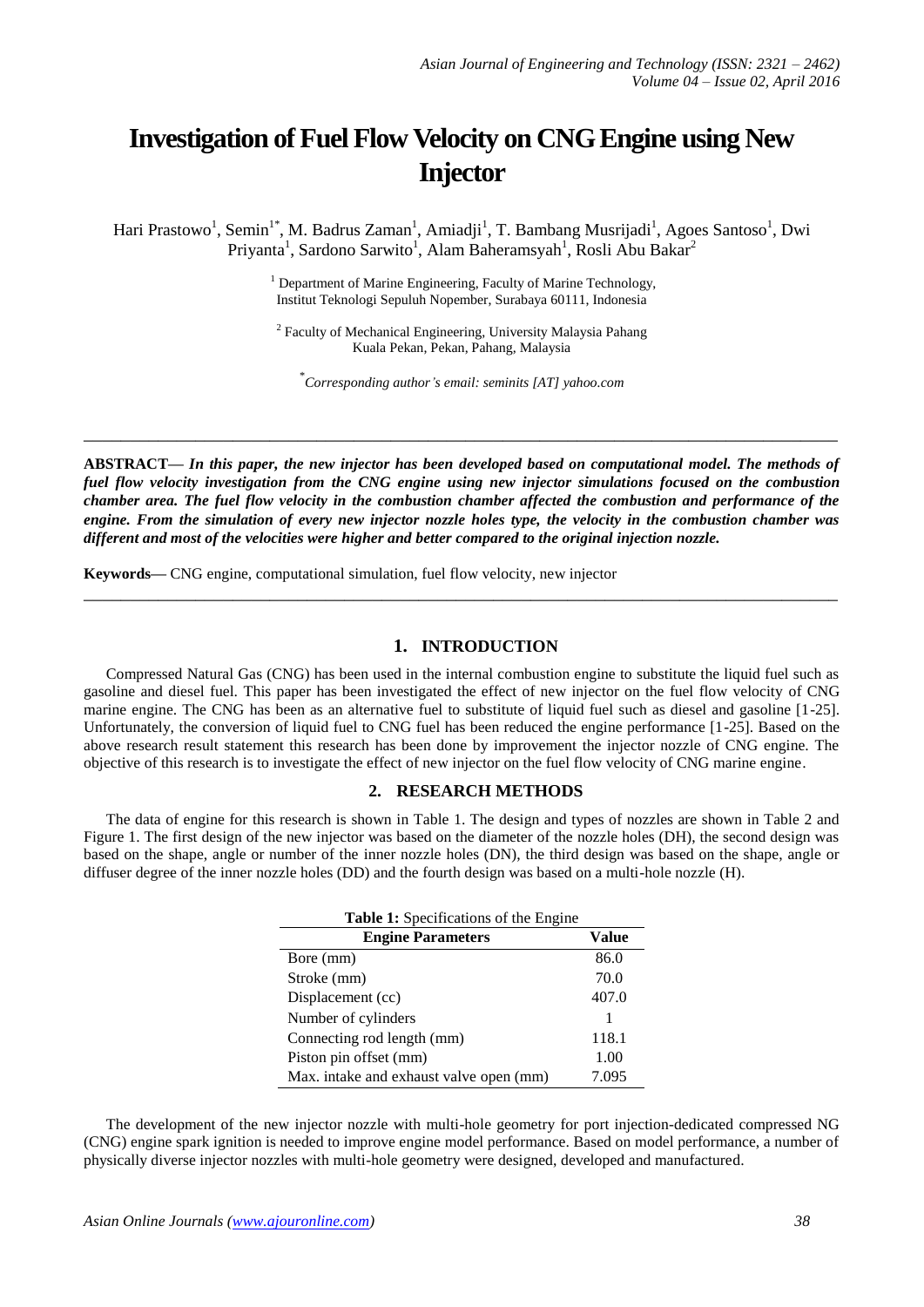| <b>Type</b>       | <b>Multi Diameter Holes Nozzle</b> |
|-------------------|------------------------------------|
| 1.0 <sub>DH</sub> | Nozzle with diameter 1.0 mm        |
| 1.5 <sub>DH</sub> | Nozzle with diameter 1.5 mm        |
| 2.0 <sub>DH</sub> | Nozzle with diameter 2.0 mm        |
| 2.5 <sub>DH</sub> | Nozzle with diameter 2.5 mm        |
| 3.0DH             | Nozzle with diameter 3.0 mm        |

**Table 2**: New injector multi-diameter nozzle holes size



**Figure 1:** New injector multi-diameter nozzle holes

#### **3. RESULT AND DISCUSSION**

In this study, the results of fuel flow velocity from the simulations focused on the combustion chamber area. The fuel flow velocity in the combustion chamber affected the combustion and performance of the engine. From the simulation of every new injector nozzle hole type, the velocity in the combustion chamber was different and most of the velocities were higher and better compared to the original injection nozzle.

Figure 2 shows the fuel flow velocity of injected CNG fuel and intake air from the start of flow, fuel flow velocity in the valve stem area, on the cylinder wall and on the piston surface of the combustion chamber. Based on Figure 2, decreasing intake valve lift or decreasing injection timing degree from BBDC increased the flow velocity of the injected gas fuel and intake air. When the CNG fuel was injected with injection timing at a higher degree BBDC or when the intake valve lift was higher, the open area for intake air and CNG fuel in the combustion chamber is greater. The effect of the greater area was a decrease in the velocity of intake air and injected CNG fuel. The injected CNG fuel flow velocity was higher than the intake air because the pressure at the start of flow of the injected fuel was higher than that of the intake air.



**Figure 2**: Fuel flow velocity of the original injector

Figure 3-7 shows the injected CNG fuel flow velocity of the new multi-diameter hole injectors. The simulations are focused on the new injectors with 1.0 mm, 1.5 mm, 2.0 mm, 2.5 mm and 3.0 mm diameter holes with variable injection timing from 26.9 to 77.5 degrees BBDC.

The computational simulation results of the effect of new multi-diameter hole injectors on fuel velocity are shown in Figure 3-7. At a distance between 0 to 0.02 metres of flow length, the gas fuel flowed from the injection start to the valve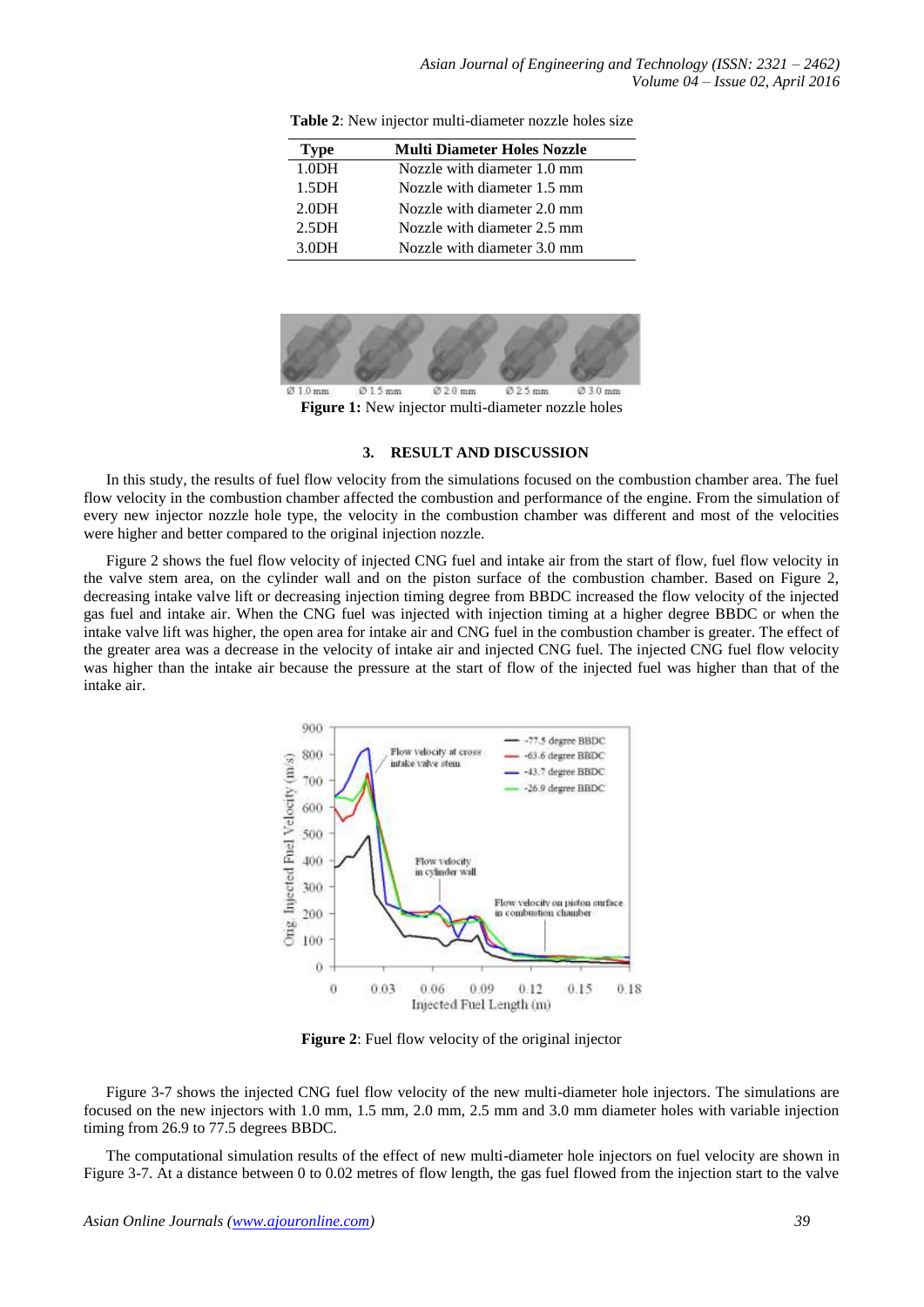stem. At a distance between 0.02 to 0.034 metres of flow length, the gas fuel flow crossed the valve stem. At a distance between 0.034 to 0.12 metres in flow length, the gas fuel flowed over the walls and cylinder of the engine combustion chamber. At a distance between 0.12 to 0.18 metres of flow length, the gas fuel flowed over the piston surface in the combustion chamber of engine.

The Figure 3-7 shows that the velocity changed at every length of the injected CNG fuel flow. Based on computational simulation results with the new injectors with 1.0 mm, 1.5 mm, 2.0 mm and 2.5 mm diameter nozzle holes, the flow fuel velocity shown at injection start was similar with injection timing of 77.5 degrees BBDC, 63.6 degrees BBDC and 43.7 degrees BBDC, but with 26.9 degrees BBDC, the fuel velocity was lower than the others. In the new 3.0 mm diameter nozzle hole injector, the injection start was similar with injection timing of 77.5, 63.6, 43.7 and 26.9 degrees BBDC.

In Figure 3–7 for the new 1.0 mm to 2.5 mm diameter nozzle hole injectors, the fuel flow on the piston surface or the bottom of the combustion chamber was slowed down with injection timing of 77.5, 63.6 and 43.7 degrees BBDC, but the fuel flow velocity was strongly increased with injection timing of 26.9 degrees BBDC. With the 3.0 mm diameter nozzle injector, the fuel flow on the piston surface or the bottom of the combustion chamber was slowed down with injection timing of 77.5, 63.6, 43.7 and 26.9 degrees BBDC.



**Figure 3**: Fuel velocity of 1.0 mm DH



**Figure 4**: Fuel velocity of 1.5 mm DH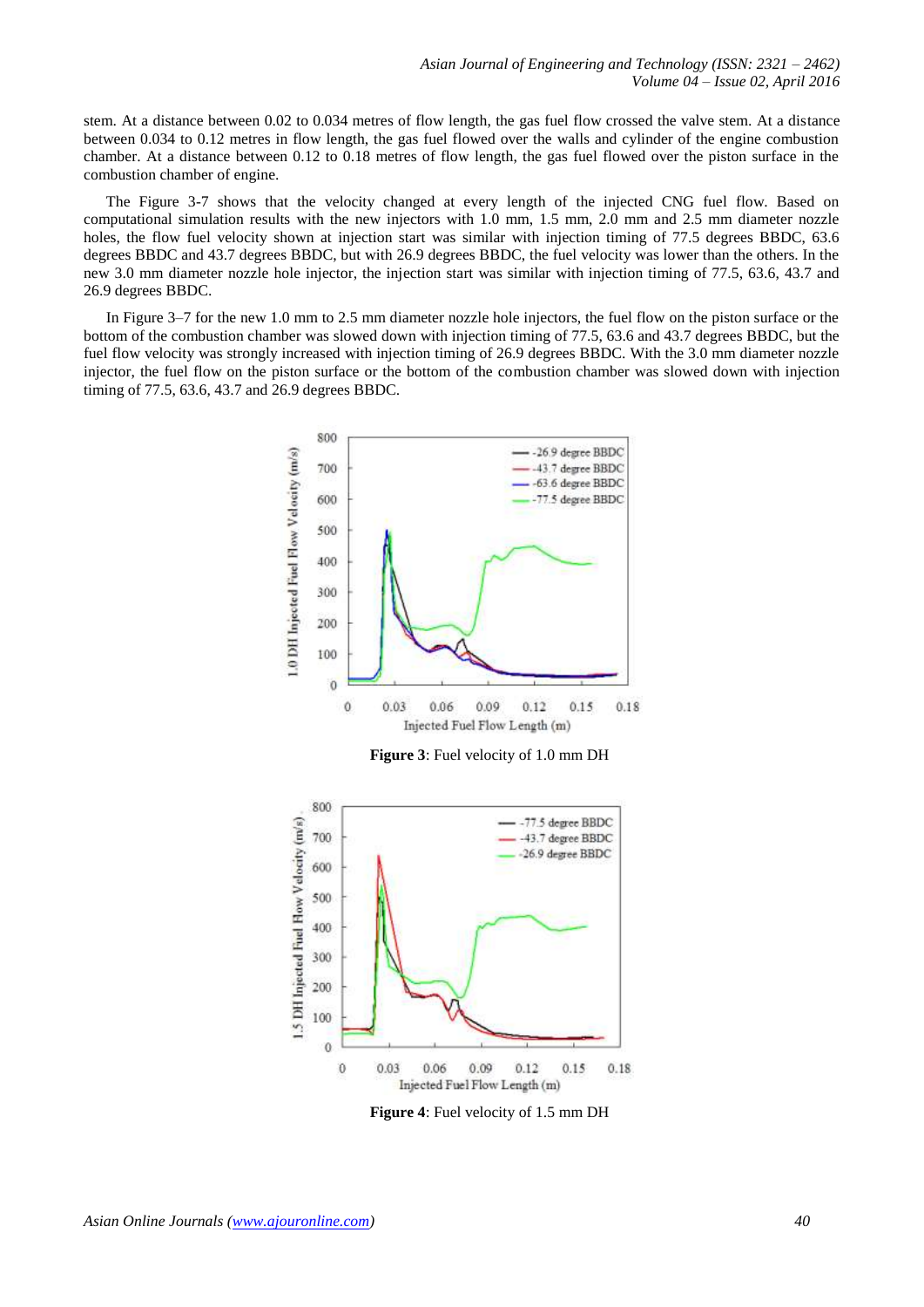

**Figure 5**: Fuel velocity of 2.0 mm DH



**Figure 6**: Fuel velocity of 2.5 mm DH



**Figure 7**: Fuel velocity of 3.0 mm DH

The fuel flow velocity on the piston surface with the new multi-diameter hole injector nozzles was higher compared to the original injector. The increase in fuel velocity was caused by the different nozzle hole diameters. With the same pressure of fuel injection, the small diameter injector nozzles produced higher velocity fuel than the greater diameter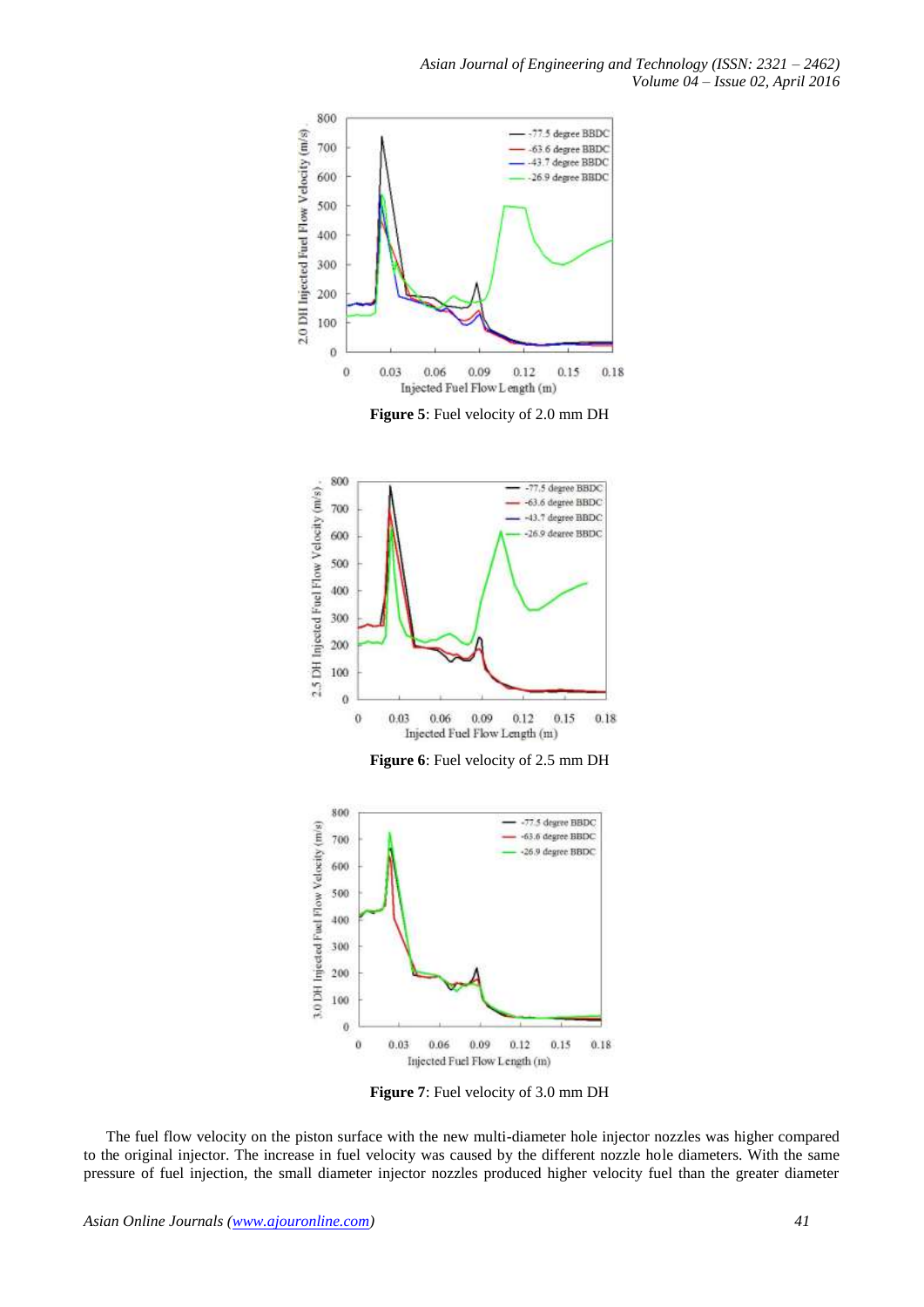nozzle holes. The fuel flow velocity in this step was used to pressurise the air-fuel mix from BDC to TDC in the combustion stroke. Theoretically, a higher fuel flow velocity in the combustion chamber can improve combustion results [3, 19, 25].

## **4. CONCLUSIONS**

The highest fuel flow velocity of new injector has been shown at 26.9 degrees BBDC. The increased fuel flow velocity with 26.9 degrees BBDC injection timing was caused by the effect of intake valve opening, since during injection timing, the intake valve is slightly opened. Fortunately, the lower valve lift or smaller area opened increased the fuel velocity.

## **5. ACKNOWLEDGEMENT**

We would like to express of our acknowledge to Institute of Research and Public Service, Institut Teknologi Sepuluh Nopember, Surabaya Indonesia for providing the grant to support of this research project.

#### **6. REFERENCES**

- [1] A.E. Catania, D. Misul, E. Spessa, and A. Vassallo. 2004. Analysis of Combustion Parameters and Their Relation to Operating Variables and Exhaust Emissions in an Upgraded Multivalve Bi-Fuel CNG SI Engine. SAE Paper: 2004- 01-0983.
- [2] M. Mbarawa. B.E. Milton and R.T. Casey. 2001. Experiments and Modelling of Natural Gas Combustion Ignited by a Pilot Diesel Fuel Spray. Int. J. Therm. Sci. 40: 927–936.
- [3] J.B. Heywood. 1988. Internal Combustion Engine Fundamentals. Singapore. McGraw-Hill.
- [4] V. Ganesan. 1999. Internal Combustion Engines. New Delhi. Tata McGraw-Hill.
- [5] Semin and R.A. Bakar. 2013. Simulation and Experimental Method for the Investigation of Compressed Natural Gas Engine Performance. International Review of Mechanical Engineering 7 (7).
- [6] H.M. Cho, and He, Bang-Quan. 2007. Spark Ignition Natural Gas Engines A review. Energy Conversion and Management 48: 608–618.
- [7] Semin. A.R. Ismail. and R.A. Bakar. 2008. Investigation of CNG Engine Intake Port Gas Flow Temperature Based on Steady-State and Transient Simulation. European Journal of Scientific Research 22 (3).
- [8] Semin. A.R. Ismail. R.A Bakar and I. Ali. 2008. Heat Transfer Investigation of Intake Port Engine Based on Steadystate and Transient Simulation. American Journal of Applied Sciences 5 (11).
- [9] A.R. Ismail. R.A. Bakar. Semin. and I. Ali. 2008. Computer Modelling for 4-Stroke Direct Injection Diesel Engine. Advanced Materials Research Volumes 33-37.
- [10]A.R. Ismail. R.A. Bakar and Semin. 2008. An Investigation of Valve Lift Effect on Air Flow and CD of Four Stroke Engines Based on Experiment. American Journal of Applied Sciences 5 (8).
- [11]Semin. R.A. Bakar and A.R. Ismail. 2008. Investigation of Diesel Engine Performance Based on Simulation. American Journal of Applied Sciences 5 (6).
- [12]Semin. R.A. Bakar and A.R. Ismail. 2008. Computational Visualization and Simulation of Diesel Engines Valve Lift Performance Using CFD. American Journal of Applied Sciences 5 (5).
- [13]Semin. A.R. Ismail and R.A. Bakar. 2008. Comparative Performance of Direct Injection Diesel Engines Fueled Using CNG Based on GT-POWER Simulation. American Journal of Applied Sciences 5 (5).
- [14]R.A. Bakar. Semin and A.R. Ismail. 2008. Fuel Injection Pressure Effect on Performance of Direct Injection Diesel Engines Based on Experiment. American Journal of Applied Sciences 5 (3).
- [15]R.A. Bakar. Semin. A.R. Ismail and I. Ali. 2008. Computational Simulation of Fuel Nozzle Multi Holes Geometries Effect on Direct Injection Diesel Engine Performance Using GT-POWER. American Journal of Applied Sciences 5 (2).
- [16] Semin. R.A Bakar. and A.R. Ismail. 2009. Compressed Natural Gas as an Alternative Fuel for Internal Combustion Engines: A Technical Review. International Review of Mechanical Engineering Vol. 3 (2).
- [17]Semin. A. Idris. and R.A Bakar. 2009. Effect of Port Injection CNG Engine using Injector Nozzle Multi Holes on Air-Fuel Mixing in Combustion Chamber. European Journal of Scientific Research 34 (1).
- [18]Semin. A. Idris. and R.A. Bakar. 2009. An Overview of Compressed Natural Gas as an Alternative Fuel and Malaysian Scenario. European Journal of Scientific Research 34 (1).
- [19]Semin. A.R. Ismail. and R.A. Bakar. 2009. Gas Fuel Spray Simulation of Port Injection Compressed Natural Gas Engine using Injector Nozzle Multi Holes. European Journal of Scientific Research 29(2).
- [20] Semin, A. Idris. R.A. Bakar. A.R. Ismail. 2009. Study of the Engine Cylinder Fluid Characteristics for Diesel Engine Converted to CNG Engine. European Journal of Scientific Research 26 (3).
- [21]Semin. A.R. Ismail. and T.F. Nugroho. 2010. Experimental and Computational of Engine Cylinder Pressure Investigation on the Port Injection Dedicated CNG Engine Development. J. Applied Sci.10 (2). pp: 107-115.